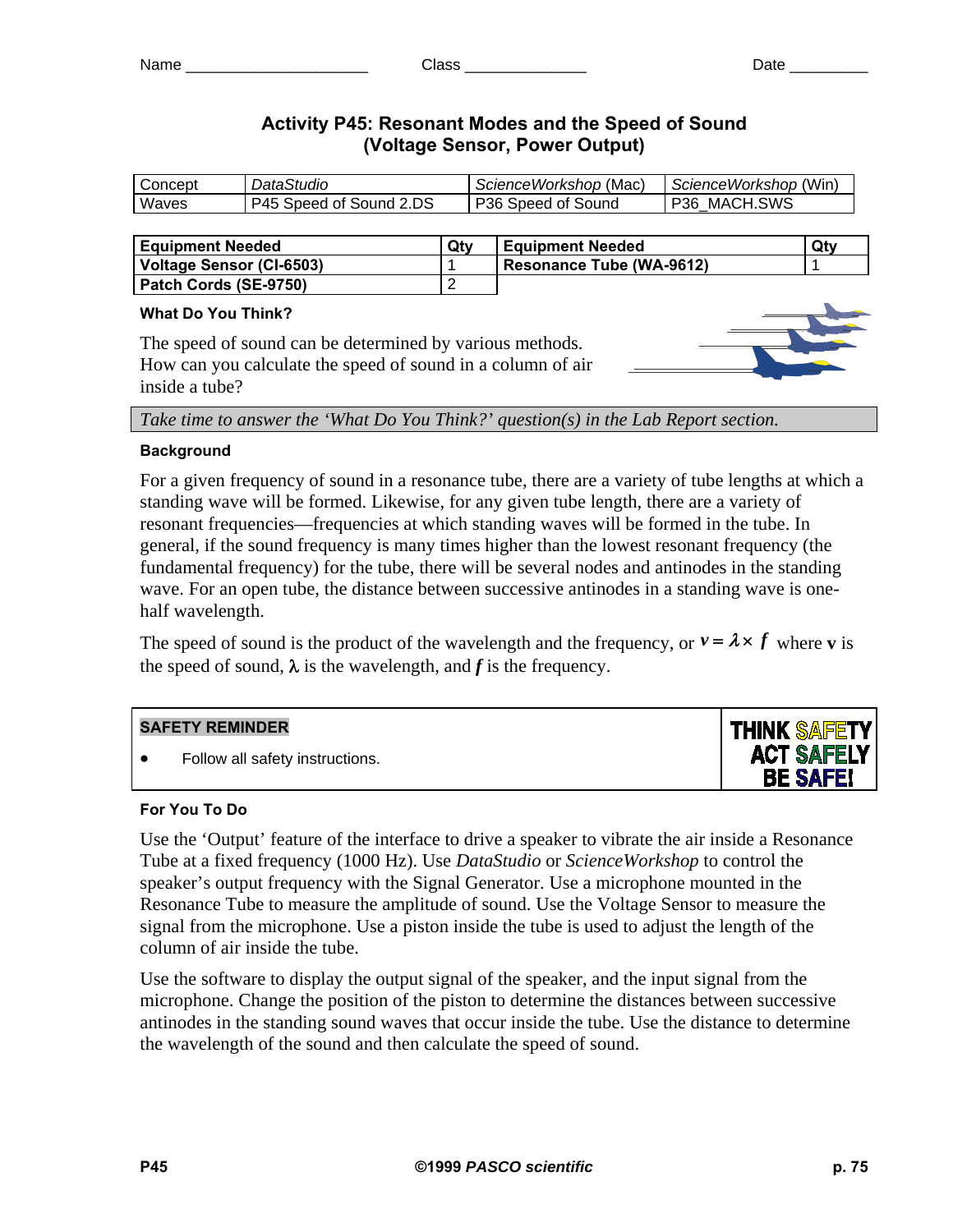## **PART I: Computer Setup**

- 1. Connect the *ScienceWorkshop* interface to the computer, turn on the interface, and turn on the computer.
- 2. Connect the Voltage Sensor DIN plug to Channel A of the interface.



- 3. Connect banana plug patch cords into the 'OUTPUT' ports on the interface.
- 4. Open the document titled as shown:

| DataStudio                                   | ScienceWorkshop (Mac) | ScienceWorkshop (Win) |
|----------------------------------------------|-----------------------|-----------------------|
| P45 Speed of Sound 2.DS   P36 Speed of Sound |                       | P36 MACH.SWS          |

- The document opens with the Signal Generator window, a Scope display, and a Frequency Spectrum (FFT) display.
- The *DataStudio* document also has a Workbook display. Read the instructions in the Workbook.
- The Scope display will show the voltage from the 'Output' of the interface to the speaker on the Resonance Tube and the input voltage from the microphone connected to the Resonance Tube. The Frequency Spectrum (FFT) display will show the input voltage from the microphone.
- The Signal Generator is set to produce a sine wave at 1000 Hz. It is set to 'Auto' so it will automatically start or stop the signal when you start or stop measuring data.

### **PART II: Sensor Calibration and Equipment Setup**

- You do not need to calibrate the Voltage Sensor.
- 1. Set up the Resonance Tube on a level surface. Place the piston inside the tube. Put the piston rod through the hole in the support and mount the tube into the support using the elastic cord. Position the piston at the *80 centimeter* mark inside the Resonance Tube.
- 2. Connect patch cords from the 'OUTPUT' ports of the interface to the speaker jacks on the Resonance Tube.
- 3. Make sure that a fresh battery is installed in the microphone (part number 23-115 from

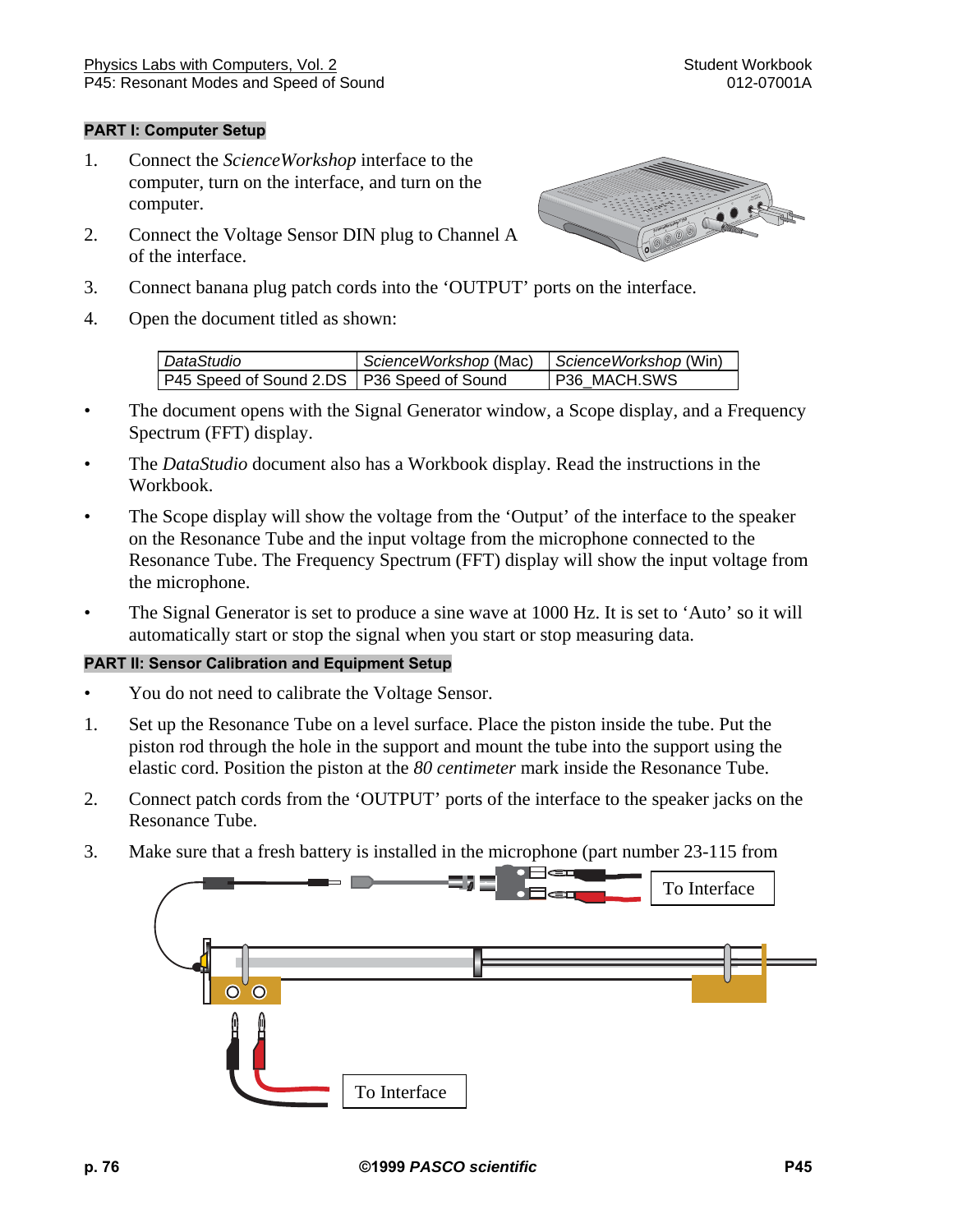Radio Shack, or its equivalent). Place the microphone in the small hole below the speaker. Use the thumbscrew on the side of the speaker assembly to hold the microphone in place.

- 4. Connect the microphone plug into the Mini-phone-jack-to-BNC adapter cable (included with the Resonance Tube). Connect the BNC adapter cable into the BNC ADAPTER PLUG (also included with the Resonance Tube).
- 5. Connect the Voltage Sensor banana plugs into the BNC ADAPTER PLUG.

## **PART IIIA: Data Recording**

**• WARNING:** You can damage the speaker by overdriving it (increasing the amplitude too much). The sound from the speaker should be barely audible. Please keep the amplitude at 0.98 volts.



- 1. Begin measuring data. (Click 'Start' *DataStudio* or 'MON' in *ScienceWorkshop*.)
- The Signal Generator will begin automatically. The Scope will display the output signal from the Power Amplifier and the input signal from the microphone.
- 2. Determine the position of the first antinode in the standing wave inside the tube. Slowly push the piston further into the tube.
- First, listen for an increase in the sound from the speaker indicating that you have produced a standing wave in the tube.
- Also watch the signal on the Scope display. The input signal from the microphone reaches a maximum when the length of the column of air is adjusted so there is an antinode at the microphone.
- Finally, check the height of the fundamental frequency in the Frequency Spectrum (FFT) display.
- 3. Adjust the piston position carefully until you are satisfied that the piston is at the point which produces the loudest sound as well as the largest signal on the Scope and FFT displays. Record the piston's position in the Data section.
- 4. Continue moving the piston into the tube until you reach a new position where a standing wave is produced. Record this new position in the Lab Report section. Continue moving the piston until you have found all of the piston positions inside the tube that produce standing waves.
- 5. Click the 'STOP' button to stop measuring data.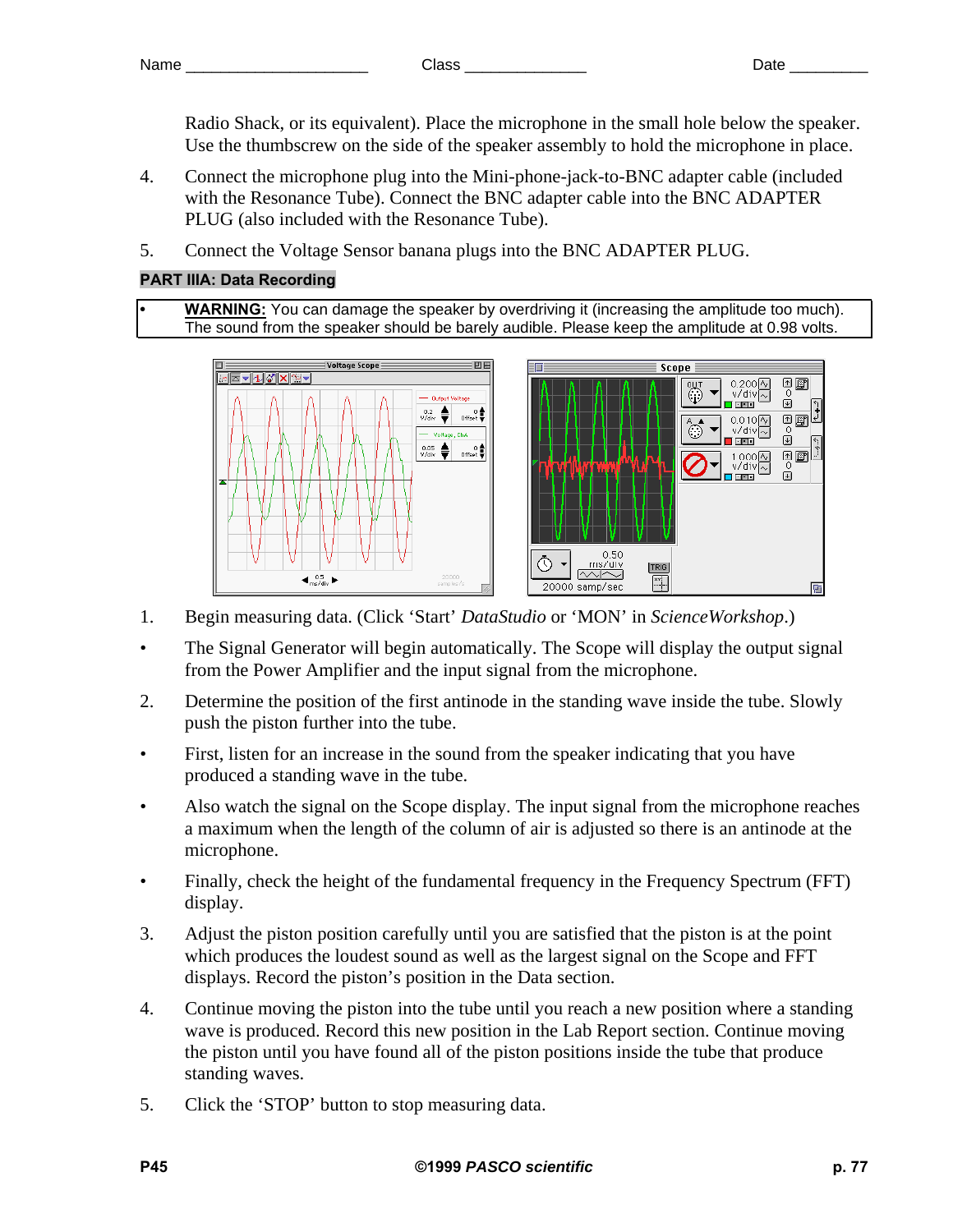Physics Labs with Computers, Vol. 2 Student Workbook Student Workbook P45: Resonant Modes and Speed of Sound 012-07001A

## **Optional:**

Repeat the procedure for different frequencies.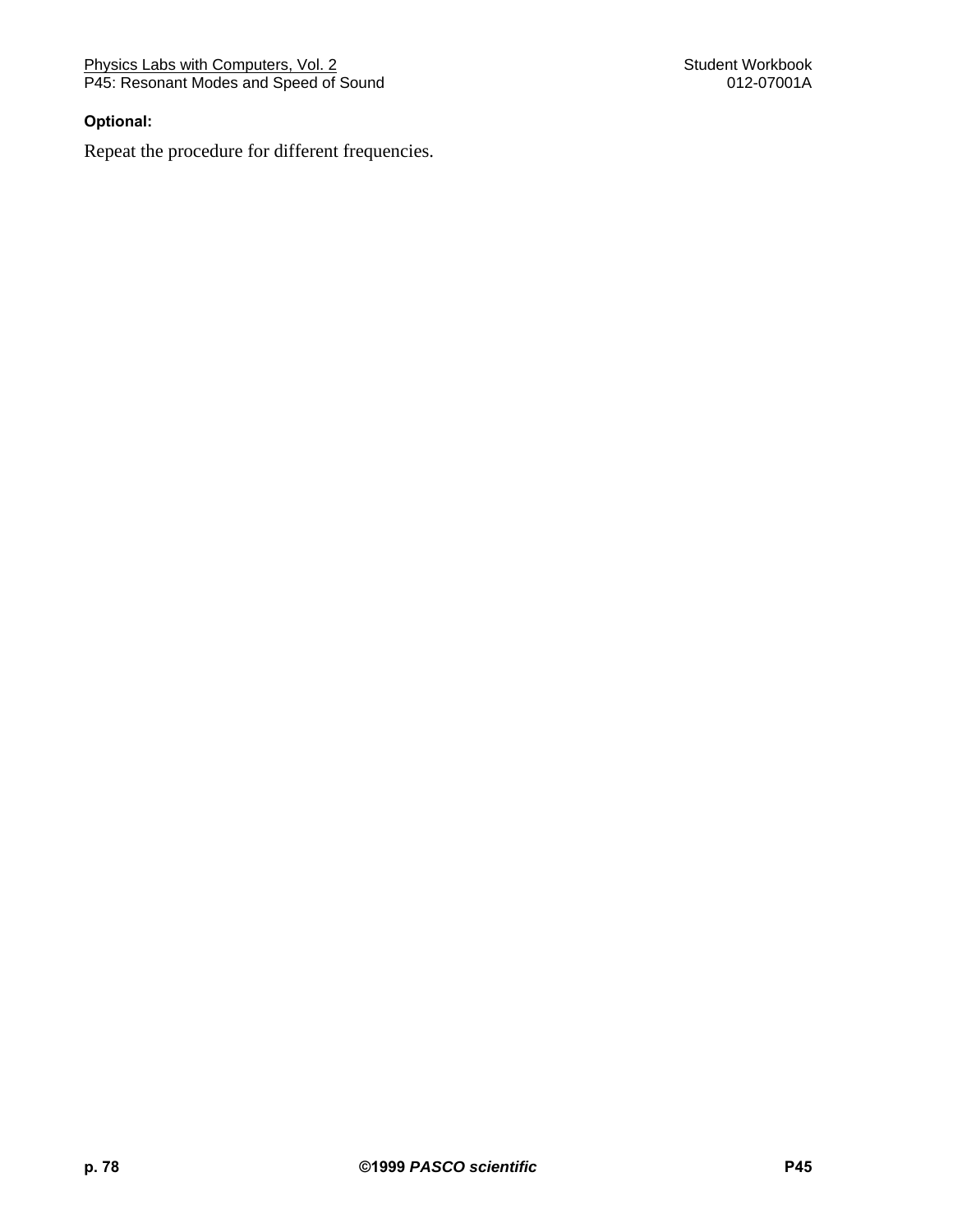## **Analyzing the Data**

- 1. Find the average distance between each piston position. Use this distance to determine the wavelength. (Remember,  $\lambda = 2L$ .)
- 2. Use the wavelength and the frequency to calculate the speed of sound in air inside the tube.

# **Record your data and results in the Lab Report section**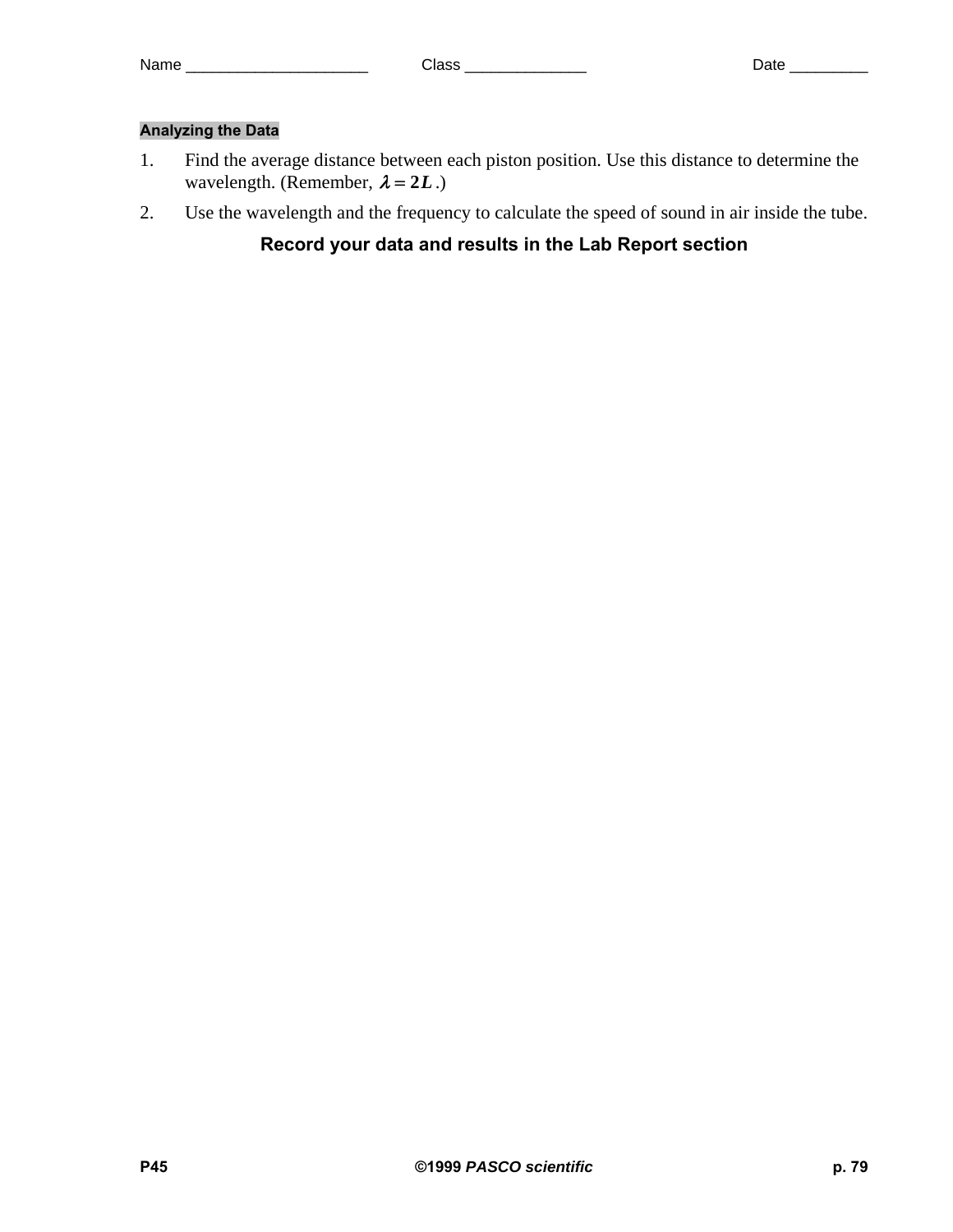# **Lab Report – Activity P45: Resonant Modes and Speed of Sound**

## **What Do You Think?**

The speed of sound can be determined by various methods. How can you calculate the speed of sound in a column of air inside a tube?

### **Data**

| <b>Position</b> | Distance (m) | $\Delta x$ (m) |
|-----------------|--------------|----------------|
|                 |              |                |
| 2               |              |                |
| 3               |              |                |
|                 |              |                |
| 5               |              |                |
|                 | Average      |                |

Frequency = 1000 Hz

1. Find the average distance between each piston position. Use this distance to determine the wavelength.

 $Wavelength = m$ 

2. Use the wavelength and the frequency to calculate the speed of sound in air inside the tube.

Speed of sound = m/s

## **Questions**

- 1. Use the data that you recorded to sketch the wave activity along the length of your tube with the piston in the position furthest from the speaker.
- 2. The theoretical value of the speed of sound in air is:

### **331.5 m/s + 0.607 x Temperature (˚C) m/s.**

 For example, at Temp = 18 C, the speed of sound is 342.42 m/s. Determine the theoretical value of the speed of sound in air based on the temperature of air in your room. How does your measured speed of sound compare to the theoretical value of the speed of sound?